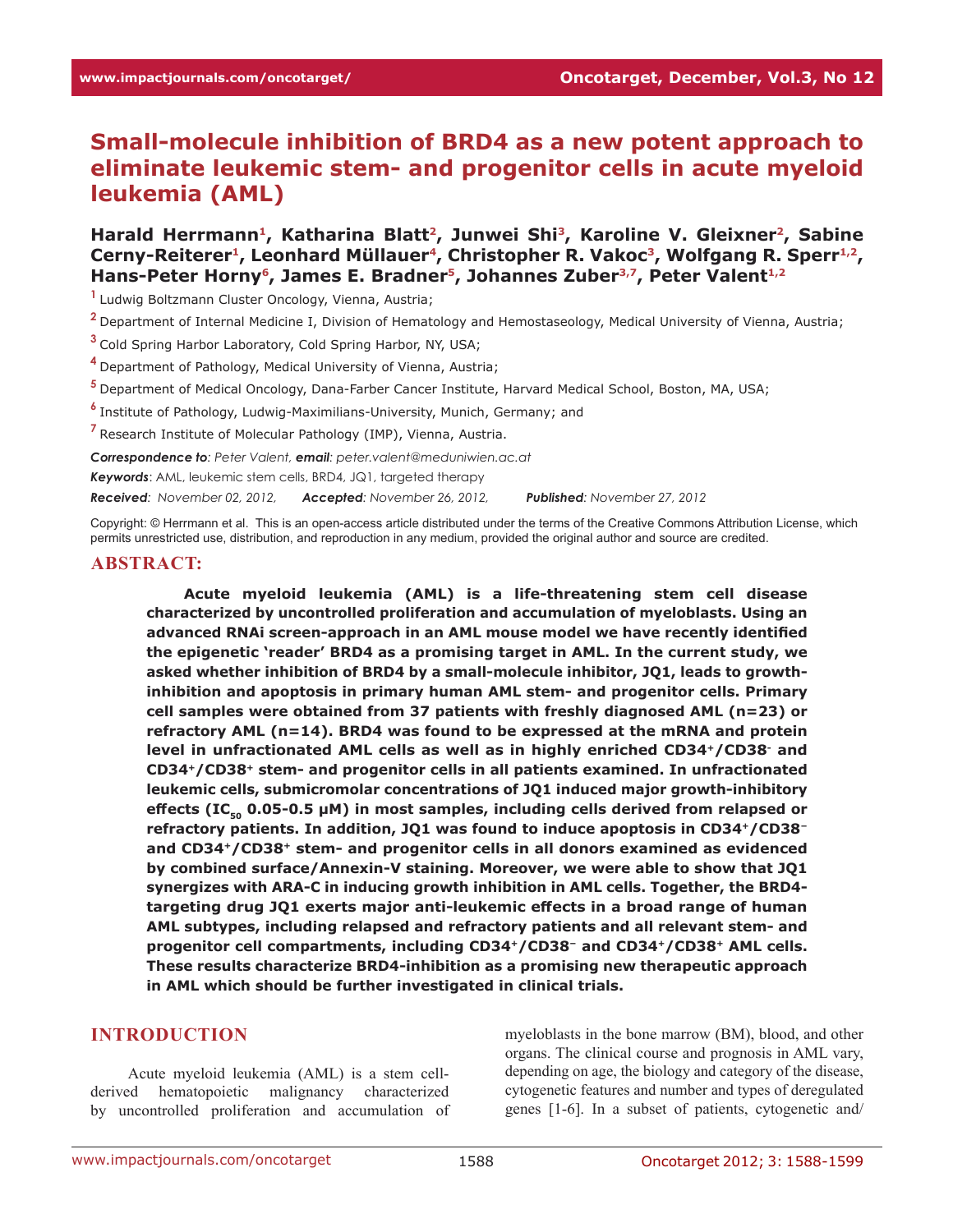or molecular features are indicative of a more favorable prognosis. When treated with repeated chemotherapy cycles or/and hematopoietic stem cell transplantation (SCT), these patients have a relatively good prognosis and many of them enter long-term disease-free survival [1-8]. However, not all patients with AML have a suitable donor or are eligible for SCT. In other patients, the response to chemotherapy is poor or short-lived. For AML patients who relapse or have resistant disease, therapeutic options are limited. Current research is seeking novel drug targets and novel, more potent, drugs for these poor-risk patients [9-13].

One key event in oncogenic transformation in AML is the corruption of myeloid cell-fate programs resulting in the generation of aberrantly self-renewing cells, the so-called leukemic stem cells (LSC), which maintain and propagate the disease and are often resistant to conventional chemotherapy [14-16]. Notably, in AML and other myeloid leukemias, the malignant clone is organized hierarchically with more mature cells programmed to undergo apoptosis after a variable number of cell divisions, and immature primitive cells that have self-renewing and leukemia-propagating capacity [14-18]. Although the exact phenotype of LSC in AML remains uncertain, several studies have suggested that in various AML subtypes, the NOD/SCID mouse-repopulating LSC reside within a CD34+ /CD38<sup>−</sup> fraction of the leukemic clone [16-21]. Other studies have shown that NSG mouse-repopulating AML stem cells reside in both the CD34+ /CD38+ and the CD34+ /CD38<sup>−</sup> fraction of AML cells, or even in CD34<sup>−</sup> subfractions of the clone [22,23]. Clinically, the LSC concept is of great importance and may have prognostic and therapeutic implications [24- 32]. Notably, strategies aimed at terminating aberrant self-renewal or survival of LSC are considered key to the development of more effective therapies [26-32].

In an effort to systematically probe genes involved in chromatin regulation as potential therapeutic targets, we have recently developed an unbiased screen approach, combining AML mouse models and new *in vivo* RNAi technologies. Through this approach we were able to identify the epigenetic 'reader' Bromodomain-containing 4 Protein (BRD4) as a new potential target in AML [33]. Inhibition of BRD4 using BRD4-specific RNAi or JQ1, a BET bromodomain inhibitor that blocks BRD4-binding to acetylated histones, showed profound antileukemic effects in AML mouse models as well as in various human AML cell lines and in primary leukemic cells obtained from AML patients [33].

In the present study, we extended these analyses to various subtypes of AML as well as to AML LSC. The specific aim of our study was to evaluate BRD4-inhibition as a potential therapeutic approach to target and eliminate LSC in AML. To address this question, we analyzed the effects of JQ1 on primary neoplastic stem- and progenitor cells obtained from patients with freshly diagnosed or refractory AML. In addition, we asked whether JQ1 would synergize with conventional cytostatic drugs to produce synergistic anti-leukemic effects in AML.

# **RESULTS**

# **BRD4 is expressed in AML cells including CD34+ stem- and progenitor cells**

As assessed by qPCR analysis, BRD4 mRNA was found to be expressed in highly enriched sorted CD34<sup>+/</sup> CD38+ AML progenitor cells and CD34+ /CD38<sup>−</sup>stem cells (Figure 1A). In addition, all AML cell lines examined (HL60, U937, KG1, MV4-11, MOLM-13) were found to express BRD4 mRNA (not shown). Expression of the BRD4 protein in AML cells was examined by ICC and IHC. As assessed by ICC, BRD4 was found to be expressed in primary AML cells (blasts) in all donors without negative subpopulations (Figure 1B). More importantly, we found that in all donors examined, the CD34+ /CD38+ and the CD34+ /CD38<sup>−</sup>stem- and progenitor cells express the BRD4 antigen without negative subpopulations (Figure 1B). No differences in BRD4 expression were seen when comparing different FAB or WHO subtypes of AML. In addition, all AML cell lines tested were found to stain positive for BRD4 (Figure 1C). BRD4 was found to be expressed in both the cytoplasmic compartment and nuclear compartment of leukemic cells in all patients and all cell lines tested (Figure 1B and 1C), and the same was found when normal BM cells or cord blood cells were analyzed (not shown). Preincubation of the anti-BRD4 antibody with a specific blocking peptide resulted in a negative stain (Figure 1C). Corresponding results were obtained by IHC. Again, BRD4 was found to be expressed in the nuclear and cytoplasmic compartment of leukemic cells in all donors and all AML variants tested (Figure 1D). In the normal BM, BRD4 was also expressed in myeloid progenitor cells as well as in megakaryocytes. However, compared to the leukemic marrow, BRD4 expression appeared to be more restricted to the nuclear compartment of myeloid cells. Table 1 shows the distribution of BRD4 in the various cellular compartments in AML and in control BM sections. Together, our data show that BRD4 is expressed in both the cytoplasm and in the nuclei of AML blasts and AML LSC.

# **The BRD4-targeting drug JQ1 inhibits proliferation of leukemic cells in freshly diagnosed and relapsed or refractory AML**

Confirming our previous data [33] the BET bromodomain inhibitor JQ1 was found to block <sup>3</sup>H-thymidine uptake and thus proliferation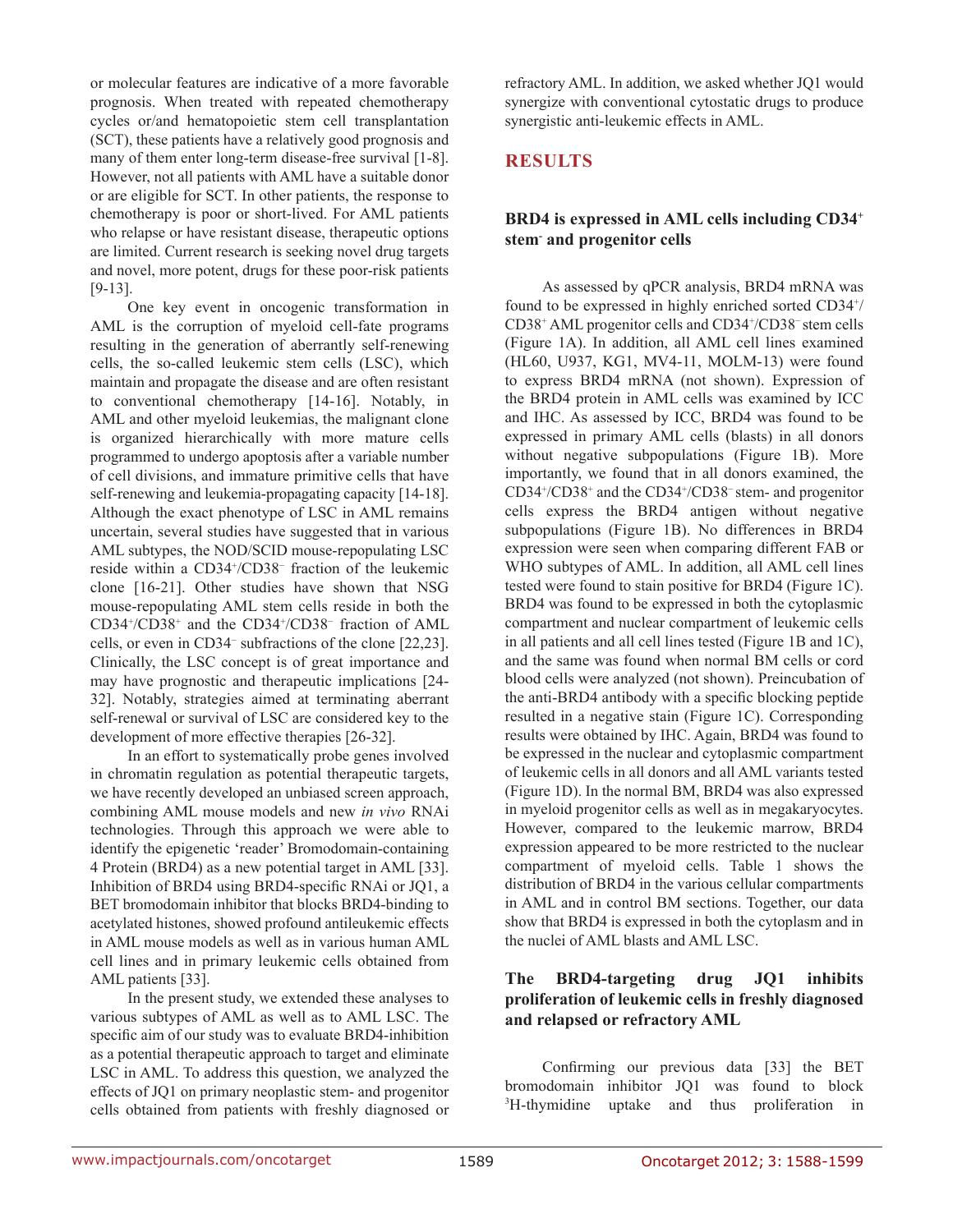



**Figure 1: Expression of BRD4 in leukemic cells in acute myeloid leukemia (AML).** A: Highly purified (sorted) CD34<sup>+</sup>/ CD38- and CD34+ /CD38+ stem and progenitor cells of 9 patients with AML were subjected to RNA isolation and qPCR as described in the text. BRD4 mRNA levels are shown as percent of ABL mRNA levels. Results are expressed as mean±S.D. of 9 donors. B: Detection of the BRD4 protein in the cytoplasm and in the nuclei of CD34+/CD38 (left panels) and CD34+/CD38+ stem- and progenitor cells (middle panels) purified from mononuclear cells (MNC) by cell sorting (purity >98%) in 2 patients with AML (numbers refer to patients shown in Table 3). Immunocytochemistry was performed on cytospin slides using an anti-BRD4 antibody. The staining reaction in the total (non-sorted) MNC fraction is also shown (right panels). C: Expression of BRD4 in AML cell lines (HL60, KG-1, U937, MOLM13, MV4-11) as determined by indirect immunocytochemistry using an anti-BRD4 antibody. In the lower panel, the anti-BRD4 antibody was preincubated with control medium (-bP; lower left panel) or with a BRD4-specific blocking peptide (+bP, lower right panel) before being applied on U937 cells. D: Immunohistochemical detection of BRD4 in AML cells in bone marrow sections obtained from patients with AML (FAB categories M1, M2, M3, M4, and M5). Again, BRD4 was detected in the cytoplasm as well as in the nuclei of AML blasts. Indirect immunohistochemistry was performed using an anti-BRD4 antibody.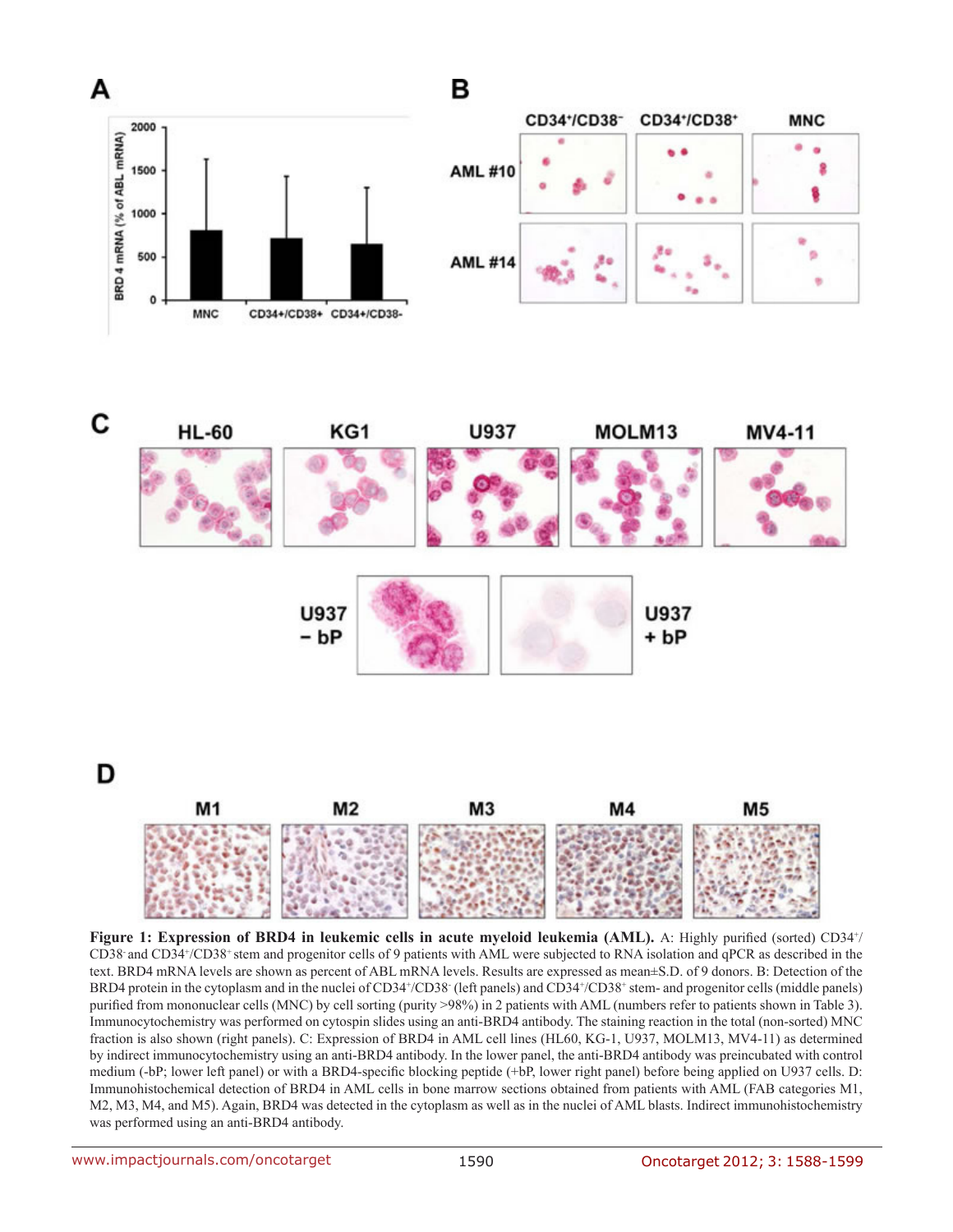|                             |                        | cytoplasmic BRD4 staining |                                |                        | nuclear BRD4 staining |                                       |
|-----------------------------|------------------------|---------------------------|--------------------------------|------------------------|-----------------------|---------------------------------------|
| Cell type                   | normal/<br>reactive BM | primary<br>AML            | relapsed/<br>refractory<br>AML | normal/<br>reactive BM | primary<br><b>AML</b> | relapsed/<br>refractory<br><b>AML</b> |
| Megakaryocytes              | $+/-$                  | $+/-$                     | $^{+}$                         | $^{+}$                 | $^{+}$                | $^{+}$                                |
| Myeloblasts                 | n.d.                   | $+/-$<br>$+$              |                                | n.d.                   | $+/-$                 | $^{+}$                                |
| Myeloid<br>progenitor cells | $+/-$                  | $+$                       | $^{+}$                         | $^{+}$                 | $^{+}$                | $^{+}$                                |
| Neutrophil<br>granulocytes  | $+/-$                  | $+/-$                     | $+/-$                          | $+/-$                  | $+/-$                 | $+/-$                                 |
| Eosinophil<br>granulocytes  |                        | $+/-$                     | $+/-$                          | $+/-$                  | $+/-$                 | $+/-$                                 |
| Erythroid cells             | -                      |                           |                                |                        |                       |                                       |
| Lymphocytes                 | n.d.                   | $+/-$                     | $+/-$                          | $+/-$                  | $+/-$                 | $+/-$                                 |

**Table 1: Cellular distribution of BRD4 in bone marrow (BM) sections in AML and controls**

Bone marrow sections were stained with an anti-BRD4 antibody as described in the text.

Score: -, negative; +/-, weakly positive or positive in a smaller subset of cells; +, mostly positive.

Abbreviations: BM, bone marrow; AML, acute myeloid leukemia; n.d., not determined.

unfractionated primary AML blasts. In particular, JQ1 was found to inhibit the proliferation of leukemic cells in 27/28 AML patients tested, with reasonable IC<sub>50</sub> values (<1  $\mu$ M) (Table 2). Anti-leukemic effects of JQ1 were seen in all patients with primary, untreated AML (n=18), and in 9/10 patients (90%) with relapsed or refractory AML (Table 2). In the responding patients,  $IC_{50}$  values ranged between 20 and 450 nM (median: 100 nM) without major differences when comparing freshly diagnosed AML patients with relapsed or refractory AML (Table 2, Figure 2A). In normal BM samples (n=3), JQ1 also produced growth inhibition, but the  $IC_{50}$  values were higher compared to that found in AML cells (IC<sub>50</sub>: 100-500 nM, median: 250 nM).

### **JQ1 induces apoptosis in primary AML cells**

In a next step, we examined the mechanism(s) of JQ1-induced growth inhibition in AML cells. In these experiments, JQ1 was found to induce apoptosis in primary AML cells in all samples tested, including cells derived from freshly diagnosed or relapsed patients. Induction of apoptosis was measured by light microscopy (Figure 3A) as well as by caspase 3 staining and flow cytometry (Figure 3B). JQ1 also produced apoptosis in all AML cell lines tested confirming our previous data (not shown) [33].



**Figure 2: Effects of JQ1 on proliferation of AML cells.** A: Isolated AML blasts of 22 patients with AML were incubated in control medium (Co) or medium containing various concentrations of JQ1, as indicated, at 37°C and 5% CO<sub>2</sub> for 48 hours. Then, uptake of  $\frac{3}{1}$ -thymidine was measured. Results are expressed as percent of medium control <sup>3</sup>H-thymidine was measured. Results are expressed as percent of medium control and show the mean $\pm$ S.D. values from these 22 patients. B: AML blasts from patient #9 (in Table 3) were incubated in control medium or medium containing various concentrations of JQ1 (as indicated) at 37 $^{\circ}$ C and 5% CO<sub>2</sub> for 48 hours. Then, uptake of  ${}^{3}$ H-thymidine was measured. Results are expressed as percent of control and show the mean±S.D. of triplicates.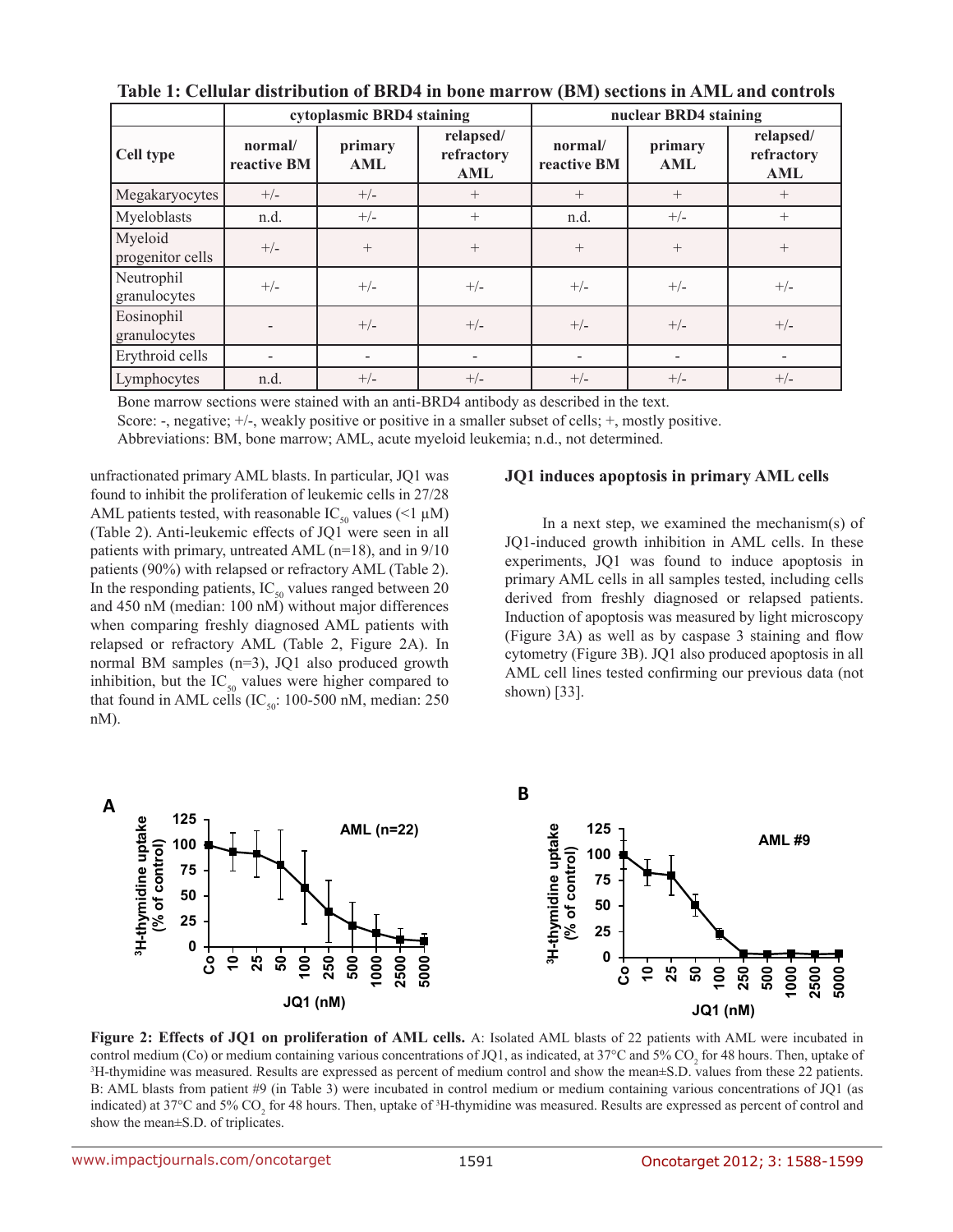|                              |                |                          |                     | <sup>3</sup> H-thymidine-uptake |                              |
|------------------------------|----------------|--------------------------|---------------------|---------------------------------|------------------------------|
| <b>AML No#</b><br><b>FAB</b> |                | <b>WHO</b>               | <b>Source PB/BM</b> | +cytokines**<br>$IC_{50}$ (nM)  | -cytokines<br>$IC_{50}$ (nM) |
| $1*$                         | M1             | AML with $t(9;11)$       | <b>PB</b>           | 280                             | n.t.                         |
| $\overline{2}$               | M <sub>5</sub> | AML monoblastic          | ΒM                  | 90                              | 70                           |
| 3                            | M <sub>5</sub> | AML with (9;11)/NPM1m    | BM                  | 160                             | 240                          |
| $\overline{4}$               | M <sub>4</sub> | AML with mutated NPM1    | PB                  | 1,030                           | 420                          |
| 5                            | M1             | AML with mutated NPM1    | <b>BM</b>           | 420                             | n.t.                         |
| 6                            | M <sub>4</sub> | AML myelomonocytic       | BM                  | 1,420                           | 140                          |
| $\boldsymbol{7}$             | M1             | AML with myelodysplasia  | BM                  | 40                              | n.t.                         |
| 8*                           | M <sub>5</sub> | AML with myelodysplasia  | <b>PB</b>           | 40                              | 40                           |
| 9                            | M <sub>5</sub> | AML monoblastic          | BM                  | 50                              | 50                           |
| 10                           | M <sub>4</sub> | AML with inv16           | BM                  | 150                             | 70                           |
| 11                           | M <sub>2</sub> | AML with $t(8;21)$       | BM                  | 40                              | n.t.                         |
| 12                           | M <sub>2</sub> | AML with $t(8;21)$       | BM                  | 60                              | n.t.                         |
| 13                           | RAEB-T         | AML with myelodysplasia  | <b>BM</b>           | n.t.                            | 60                           |
| 14                           | M1             | AML without maturation   | BM                  | n.t.                            | 150                          |
| $15*$                        | sec.           | AML with myelodysplasia  | <b>PB</b>           | n.t.                            | 1,800                        |
| $16*$                        | M6a            | acute erythroid leukemia | PB                  | 40                              | n.t.                         |
| $17*$                        | M4             | AML myelomonocytic       | <b>BM</b>           | n.t.                            | 280                          |
| 19                           | M <sub>4</sub> | Therapy related AML      | BM                  | n.t.                            | 250                          |
| 20                           | M <sub>1</sub> | AML with mutated NPM1    | <b>BM</b>           | n.t.                            | 440                          |
| $22*$                        | sec.           | AML with myelodysplasia  | <b>BM</b>           | n.t.                            | 70                           |
| $23*$                        | sec.           | AML with myelodysplasia  | PB                  | n.t.                            | 85                           |
| $24*$                        | M <sub>4</sub> | AML myelomonocytic       | <b>BM</b>           | n.t.                            | 230                          |
| $25*$                        | sec.           | AML with myelodysplasia  | BM                  | n.t.                            | 90                           |
| 26                           | M <sub>4</sub> | AML with myelodysplasia  | <b>BM</b>           | n.t.                            | 260                          |
| $27*$                        | M <sub>4</sub> | AML monocytic            | BM                  | n.t.                            | 20                           |
| 28                           | M1             | AML with mutated NPM1    | BM                  | n.t.                            | 80                           |
| 29                           | sec.           | AML with myelodysplasia  | <b>BM</b>           | n.t.                            | 30                           |
| 30                           | M <sub>5</sub> | AML with mutated NPM1    | BM                  | n.t.                            | 110                          |

**Table2: Effects of JQ1 on proliferation of primary leukemic cells** 

\*These patients were analyzed at relapse or persistence of blasts. \*\*Cells were cultured in stem cell factor (SCF), interleukin-3 (IL-3) and granulocyte colony-stimulating factor (G-CSF) (each 100 ng/ml). Abbreviations: AML, acute myeloid leukemia; FAB, French-American-British cooperative study group; PB, peripheral blood; BM, bone marrow; n.t., not tested.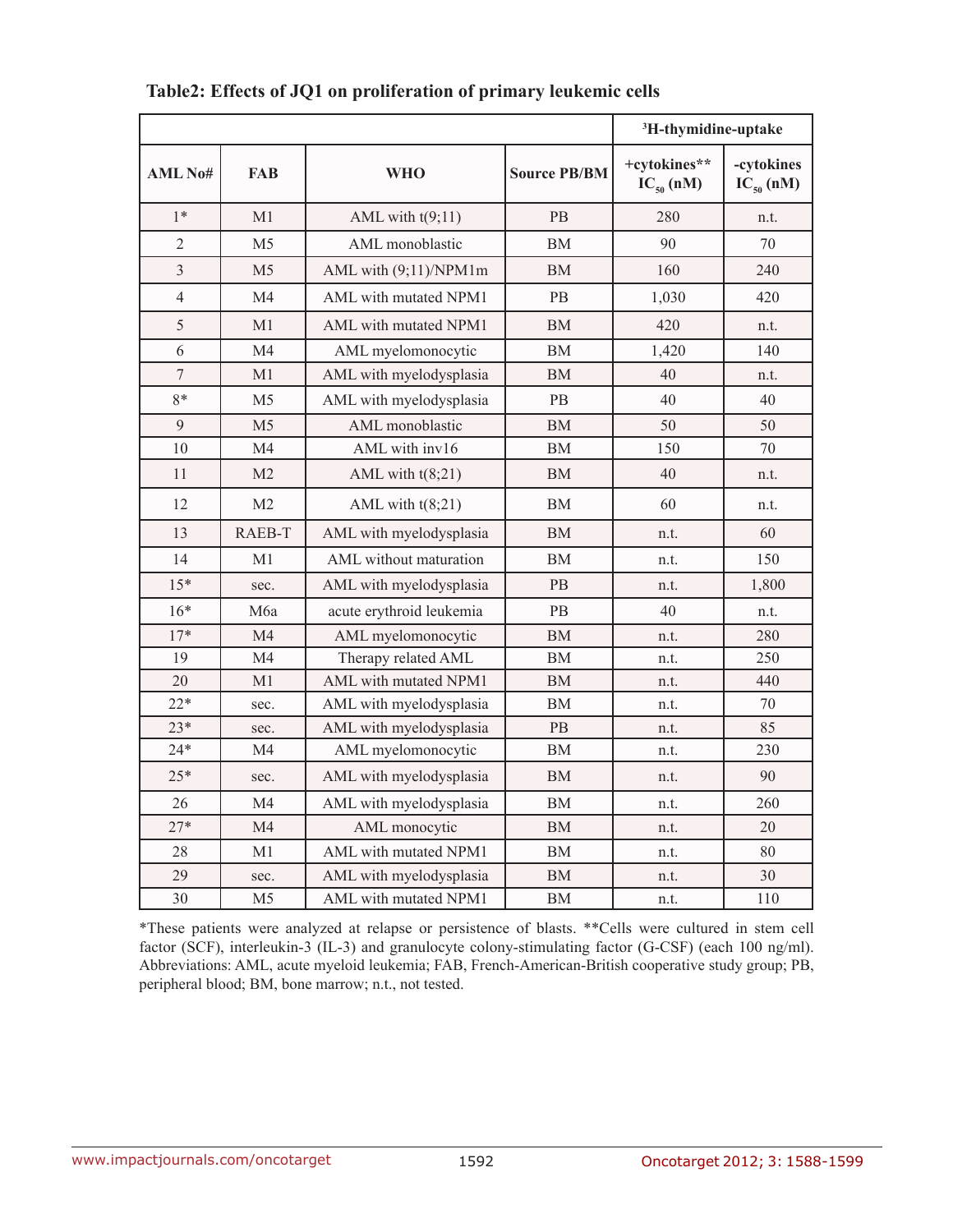**JQ1 induces apoptosis in CD34+ /CD38+ and CD34+ /CD38<sup>−</sup> leukemic stem- and progenitor cells in freshly diagnosed AML and relapsed/refractory AML**

In a next step, we examined the effects of JQ1 on survival of leukemic stem- and progenitor cells derived from our AML patients. As shown in Figure 3C, JQ1 induced apoptosis in CD34+/CD38+ as well as CD34+/ CD38<sup>−</sup> stem and progenitor cells in all samples and all donors tested, including patients with relapsed or refractory AML, and without major differences when comparing FAB or WHO subtypes.

### **JQ1 synergizes with ARA-C in producing growth inhibition in AML cells**

Since JQ1 and other (similar) BET bromodomain inhibitors are considered to be used in clinical trials in AML patients in combination with conventional cytostatic drugs like ARA-C, we asked whether JQ1 and ARA-C would produce cooperative or even synergistic growth-



inhibitory effects on AML cells. For these experiments, the AML cell lines HL60 and KG1 were employed. As visible in Figure 4, JQ1 was found to exert strong synergistic antileukemic effects when combined with ARA-C in both cell lines (Figure 4). These data suggest that drug combinations employing conventional cytostatic drugs, like ARA-C and a BET bromodomain inhibitor, may produce synergistic antileukemic effects in AML cells.

# **DISCUSSION**

Based on their self-renewal and disease-propagating capacity, leukemic stem- and progenitor cells represent an attractive therapeutic target in AML [26-32]. Notably, AML LSC are considered a relevant source of relapsing disease and exhibit intrinsic as well as acquired resistance [28-32]. Therefore, considerable efforts have been made to understand the mechanisms of LSC resistance, and to identify new drug targets that play an important role in survival, self renewal, and proliferation of AML LSC. However, so far, little is known about the expression of molecular targets in AML LSC and about effects of various targeted drugs [25-28]. We have recently shown that the epigenetic reader BRD4 is a novel promising target in AML [33]. In the present study, we have extended these analyses and show that AML LSC express BRD4, and that the BRD4-targeting drug JQ1 induces growth inhibition and apoptosis in these cells, which may have



**Figure 3: Effects of JO1 on survival of AML stem- and progenitor cells.** Primary AML cells were incubated in the absence (Co) or presence of JQ-1 (10–2,500 nM) for 48 hours. Then, the percentage of apoptotic cells was determined on Wright-Giemsa-stained cytospin preparations (A), and the percentage of active Caspase-3-positive cells was determined by flow cytometry (B). Results represent the mean±S.D. from 6 patients (A) or 3 patients (B). Asterisk: p<0.05 compared to medium control. C: Upper panel: Primary AML cells  $(n=9)$  were cultured in control medium (Co) or JQ1 (10-2,500 nM) at 37°C for 48 hours. CD34+/CD38+ AML progenitor cells and CD34+/ CD38<sup>−</sup> AML stem cells were examined by combined staining for surface antigens and Annexin-V-FITC. Apoptosis was expressed as percent Annexin-V-positive cells. Results in the upper panel represent the mean±S.D. from 9 donors. The lower panel shows an example of Annexin-V expression in CD34+/CD38<sup>-</sup> AML stem cells after exposure to control medium or JQ1 (1 µM) for 48 hours in patient #10.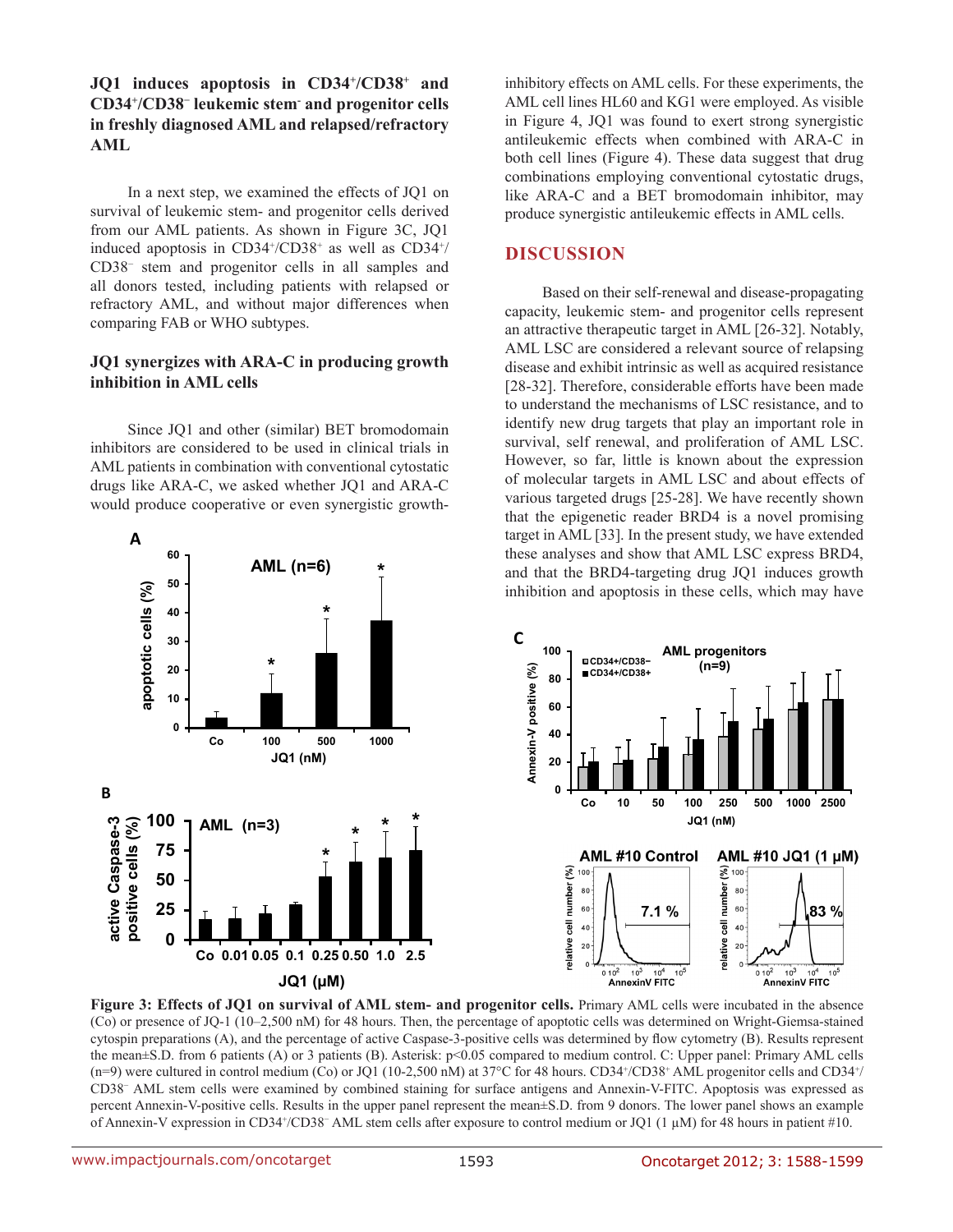|                    |             | <b>Diagnosis</b>  |                                     |                          | %BlastCells          |        |           |                       |                                         |
|--------------------|-------------|-------------------|-------------------------------------|--------------------------|----------------------|--------|-----------|-----------------------|-----------------------------------------|
| $N$ 0#             | F/M         | Age<br><b>Yrs</b> | <b>FAB</b>                          | <b>WHO</b>               | <b>WBC</b><br>x109/L | PB     | <b>BM</b> | Karyotype             | <b>Molecular Defects</b><br>(Mutations) |
| $1*$               | F           | 32                | M1                                  | AML with $t(9;11)$       | 0.4                  | 80%    | 73%       | 46, XX, t(9,11)       | MLL1-AF9                                |
| $\sqrt{2}$         | M           | 61                | M <sub>5</sub>                      | AML monoblastic          | 35.1                 | 33%    | 72%       | 46, XY, t(11;17)      | MLL1-MSF                                |
| 3                  | M           | 65                | M <sub>5</sub>                      | AML with t(9;11)/NPM1m   | 94.8                 | 6%     | 90%       | $47, XY, t(9,11), +8$ | MLL1-AF9,<br>FLT3m, NPM1m               |
| $4^{\vartriangle}$ | M           | 80                | M <sub>4</sub>                      | AML with mutated NPM1    | 198.5                | 25%    | 52%       | 46,XY                 | FLT3m,<br>KIT D816V, NPM1m              |
| $\sqrt{5}$         | M           | 54                | M1                                  | AML with NPM1m           | 361.5                | 95%    | 92%       | 46, XY                | FLT3m, NPM1m                            |
| 6                  | F           | 49                | M4                                  | AML myelomonocytic       | 15.4                 | 16%    | 63%       | 46, XX                | FLT3m,<br>NPM1m, CEBPAm                 |
| $\boldsymbol{7}$   | M           | 67                | M <sub>1</sub>                      | AML with myelodysplasia  | 74.6                 | 95%    | 84%       | complex               |                                         |
| $8^{*\Delta}$      | F           | 61                | M <sub>5</sub>                      | AML with myelodysplasia  | 82.1                 | 77%    | 74%       | 46,XX,del12p,del20q   |                                         |
| 9                  | F           | 39                | M <sub>5</sub>                      | AML monoblastic          | 37.7                 | 65%    | 94%       | $47, XX, t(3;11), +8$ |                                         |
| $10^{\Delta}$      | $\mathbf F$ | 49                | M <sub>4</sub>                      | AML with inv16           | 94.2                 | 47%    | 57%       | 46, XX, inv16         | FLT3m                                   |
| $11^{\Delta}$      | M           | 58                | M <sub>2</sub>                      | AML with $t(8;21)$       | 100.0                | 60%    | 58%       | 46, XY, t(8; 21)      |                                         |
| 12                 | M           | 23                | M <sub>2</sub>                      | AML with $t(8;21)$       | 13.7                 | 52%    | 59%       | $45, X, -Y, t(8, 21)$ | $\overline{\phantom{0}}$                |
| 13                 | M           | 68                | <b>RAEB</b><br>$\mbox{-}\mathbf{T}$ | AML with myelodysplasia  | 3.5                  | $0\%$  | 20%       | 46, XY                |                                         |
| $14^{\Delta}$      | $\mathbf M$ | 21                | M1                                  | AML without maturation   | 133.2                | 95%    | 88%       | 46, XY, add(17p)      | $\overline{a}$                          |
| $15^{*\Delta}$     | M           | 49                | sec.                                | AML with myelodysplasia  | 89.7                 | 85%    | n.t.      | 46, XY                | $\overline{a}$                          |
| $16^{*4}$          | M           | 68                | M6a                                 | Acute erythroid leukemia | 6.1                  | 93%    | 93%       | n.t.                  | $\overline{\phantom{a}}$                |
| $17*$              | M           | 44                | M <sub>4</sub>                      | AML myelomonocytic       | 90.2                 | 91%    | 92%       | complex               | $\overline{\phantom{0}}$                |
| 18                 | F           | 41                | M <sub>4</sub>                      | AML myelomonocytic       | 2.8                  | 51%    | 72%       | 46, XX                |                                         |
| 19                 | $\mathbf F$ | 72                | M <sub>4</sub>                      | Therapy-related AML      | 93.2                 | 62%    | 74%       | 46, XX                | FLT3m, NPM1m                            |
| 20                 | $\mathbf F$ | 52                | M1                                  | AML with mutated NPM1    | 64.1                 | $88\%$ | 80%       | 46, XX                | NPM1m                                   |
| $21**$             | F           | 73                | M1                                  | AML without maturation   | 75.6                 | 73%    | 84%       | 46, XX, t(3,?)        | FLT3m                                   |
| $22*$              | F           | 65                | sec.                                | AML with myelodysplasia  | 4.2                  | $0\%$  | 19%       | 46, XX                | FLT3m                                   |
| $23*$              | M           | 70                | sec.                                | AML with myelodysplasia  | 1.9                  | 25%    | 15%       | complex               |                                         |
| $24*$              | $\mathbf M$ | 26                | M <sub>4</sub>                      | AML myelomonocytic       | 93.9                 | 76%    | 76%       | 46,XY                 | FLT3m                                   |
| $25*$              | $\mathbf M$ | $71\,$            | sec.                                | AML with myelodysplasia  | 13.0                 | 77%    | 46%       | 46,XY                 | NPM1m, KIT D816V                        |
| 26                 | F           | 45                | M4                                  | AML with myelodysplasia  | 66.8                 | $53\%$ | $66\%$    | $46,$ XX              | FLT3m                                   |
| $27*$              | M           | 72                | M <sub>4</sub>                      | AML monocytic            | 20.3                 | 37%    | 34%       | $46, XY, +11, -16$    | FLT3m                                   |
| 28                 | М           | 40                | M1                                  | AML with mutated NPM1    | 202.3                | 61%    | 65%       | 46,XY                 | NPM1m, FLT3m                            |
| 29                 | M           | 75                | sec.                                | AML with myelodysplasia  | 18.8                 | 29%    | 21%       | $47, XY, +mar$        | JAK2 V617F, FLT3m                       |
| $30\,$             | F           | 50                | M <sub>5</sub>                      | AML with mutated NPM1    | 50.9                 | 4%     | 23%       | 46, XX                | NPM1m                                   |
| $31^{\Delta}$      | F           | 65                | M4                                  | AML with myelodysplasia  | 62.2                 | 79%    | $70\%$    | complex               |                                         |
| $32*^4$            | F           | 54                | M1                                  | AML without maturation   | 23.3                 | $81\%$ | n.t.      | n.t.                  | $\overline{a}$                          |
| 33*4               | $\mathbf M$ | 59                | sec.                                | AML with myelodysplasia  | 34.3                 | 26%    | n.t.      | $47, XY, add(3), +8$  | $\overline{\phantom{0}}$                |
| $34^{\circ}$       | F           | 84                | M4                                  | AML myelomonocytic       | 132.0                | $8\%$  | 29%       | 46, XX                | $\overline{\phantom{0}}$                |
| $35^{\circ}$       | F           | 85                | M <sub>1</sub>                      | AML with myelodysplasia  | 1.7                  | $0\%$  | 33%       | 46,XX, del 5q         | -                                       |
| $36^4$             | M           | 64                | M1                                  | AML with maturation      | 53.5                 | 94%    | $84\%$    | 46,XY                 | $\overline{\phantom{0}}$                |
| $37^*$             | $\mathbf M$ | 53                | M <sub>2</sub>                      | AML with myelodysplasia  | $2.8\,$              | 16%    | 37%       | 45, XY, -7            | $\overline{\phantom{0}}$                |

# **Table 3: Patients´ Characteristics**

\*These patients were analyzed at relapse or persistence of blasts. Abbreviations: WBC, white blood count; F, female; M, male; Yrs, years; FAB, French-American-British cooperative study group; WHO, World Health Organization; PB, peripheral blood; BM, bone marrow; n.t., not tested; FLT3m, mutated *FLT3*; NPM1m, mutated *NPM1; CEBPAm, mutated CEBPA*. <sup>∆</sup>These patients were purified for CD34<sup>+</sup>/CD38<sup>-</sup> and CD34<sup>+</sup>/CD38<sup>+</sup> subfractions by cell sorting.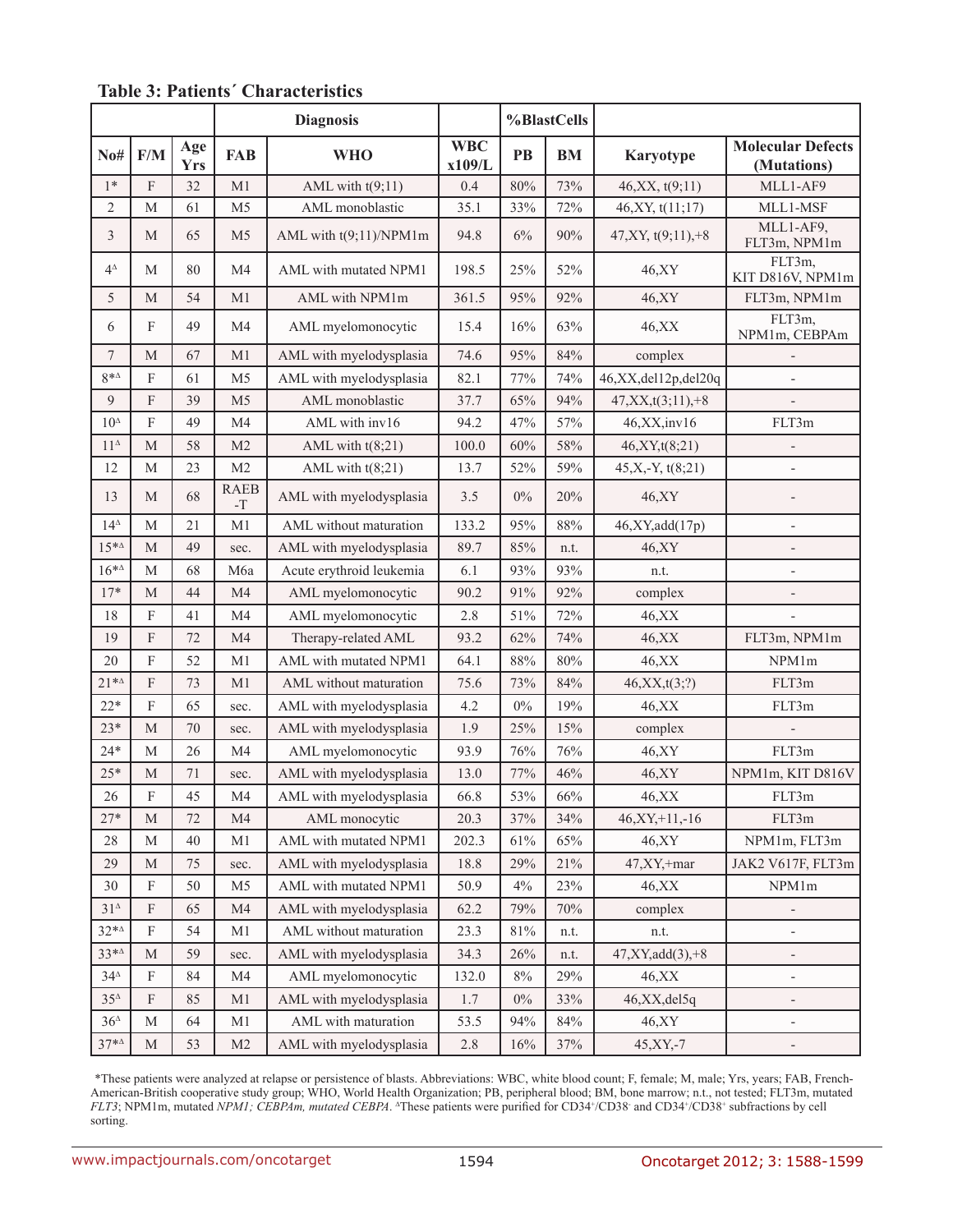clinical implications. In addition, our data are the first to show that a drug combination consisting of a BET bromodomain inhibitor and ARA-C, can produce strong synergistic growth-inhibitory effects in AML cells.

Expression of BRD4 in AML stem- and progenitor cells was demonstrable by qPCR and by immunostaining. Both the CD34+/CD38- and the CD34+/CD38+ stemand progenitor cells contained BRD4 mRNA as well as the BRD4 protein in all categories of AML, including refractory or relapsing disease. In addition, all AML cell lines examined were found to express BRD4. An interesting observation was that normal CD34+ stem cells also expressed BRD4, with similar expression levels compared to LSC. In addition, myeloid progenitor cells and even mature granulocytic cells were found to express BRD4 in the normal BM. These data suggest that targeting of BRD4 may result in a decreased production of normal BM cells. Indeed, we were able to show that



**Figure 4: Synergistic growth-inhibitory effects of JQ1 and ARA-C on growth of AML cells.** HL60 cells (upper panel) and KG1 cells (lower panel) were incubated in control medium or in medium containing various concentrations of JQ1, various concentrations of cytosine arabinoside (ARA-C), or a combination of both drugs at various concentrations at a fixed drug-ratio (20:1 for HL60 cells and 10:1 for KG1). Drugs were applied at 37°C for 48 hours. After incubation, uptake of 3 H-thymidine was measured. Results are expressed as percent of medium control. Result of one typical experiment are shown. Almost the same results were obtained in 2 other independent experiments.

JQ1 inhibits the growth of normal BM cells *in vitro*. However, the concentrations required to fully block growth of normal BM cells were higher as that required to block proliferation of AML blasts. This difference may well provide a "pharmacological window" sufficient to introduce JQ1 or similar BET bromodomain inhibitors in clinical trials. In line with this assumption, JQ1 was not found to act as a myelosuppressive agent when applied *in vivo* in various mouse models [33].

BRD4 is a well known transcriptional regulator and chromatin modifier that plays a key role in cell cycle progression in normal and neoplastic cells [34-36]. More recent data suggest, that BRD4 exhibits atypical kinase activity and interacts with a number of nuclear and cytoplasmic interaction-partners such as SPA-1 [37,38]. In the present study, we were able to show that BRD4 is expressed in the cytoplasm and in nuclei of AML blasts and CD34+CD38- AML LSC. The prominent cytoplasmic location of BRD4 was somehow unexpected and suggests that BRD4 may fulfil as yet unknown biological functions in the cytoplasmic compartment of AML cells. An interesting observation was that BRD4 is also expressed in the cytoplasm and nuclei of normal bone marrow cells and highly enriched cord blood progenitor cells, although the expression levels were lower compared to AML cells. However, even in terminally differentiated non-dividing BM cells, BRD4 was found to be expressed in the cytoplasmic and nuclear compartment. These observations suggest that BRD4 may fulfil important functions in normal and neoplastic hematopoiesis, including immature myeloid stem- and progenitor cells and both the nuclear and cytoplamic compartment of these cells.

We have recently shown that the BRD4-blocking drug JQ1 induces growth inhibition and apoptosis in human and murine AML cells [33]. In the present study, we have extended these investigations and asked whether JQ1 would also block the growth and survival of leukemic cells in patients with relapsed or resistant AML. Indeed, our results show that JQ1 induces growth inhibition and apoptosis with reasonable IC50 values in primary AML cells in almost all patients examined, including patients with relapsed or resistant disease. This observation is of particular interest and may have clinical implications. In fact, these patients have a very poor prognosis, and novel drugs will be required to improve therapy. Whether indeed BRD4-targeting agents will be successful in the treatment of AML remains at present unknown. Based on our promising preclinical results, we recommend that BET bromodomain inhibitors should be evaluated for their efficacy in AML in forthcoming clinical trials.

As mentioned above, LSC are a major operational target of drug therapy [26-32,39]. In order to learn whether JQ1 would act anti-leukemic at the LSC level, we analyzed responses of CD34+CD38- cells and CD34+/ CD38+ cells to JQ1. In these experiments, JQ1 was found to induce apoptosis of CD34+CD38- and CD34+/CD38+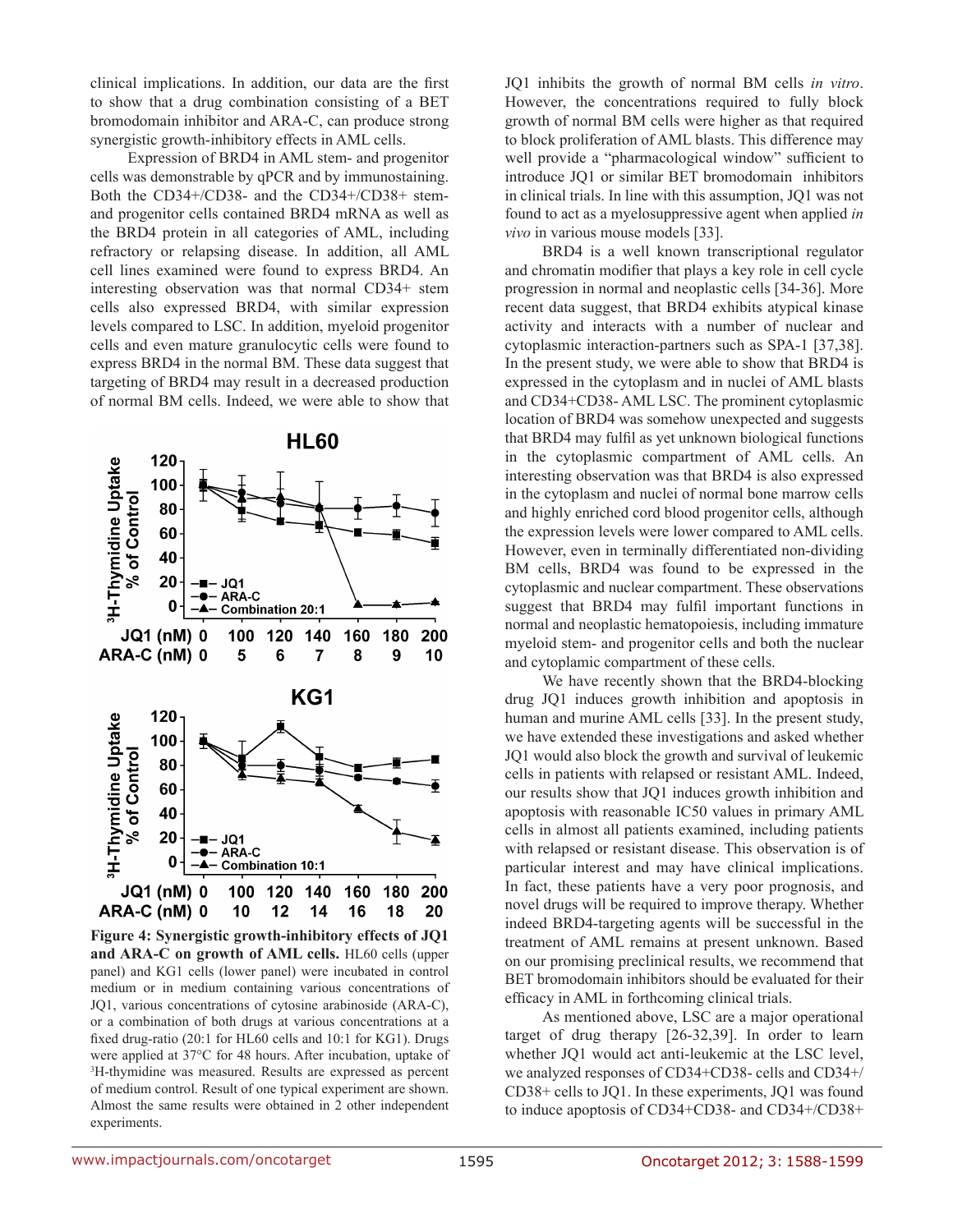stem- and progenitor cells in all patients examined, including patients with relapsing or resistant AML. These data suggest that JQ1 may be capable of eradicating LSC, an assumption that needs to be confirmed in further preclinical and clinical studies.

Many of the novel anti-leukemic drugs used to treat refractory AML are applied in combination with other anti-AML agents [40-42]. Therefore, it was of considerable interest to learn whether JQ1 would cooperate or even synergize with established chemotherapeutics when applied on AML cells. In the present study, we were able to show that JQ1 and ARA-C produce clear synergistic effects when used in combination to treat AML cells. This observation is of clinical importance and would be in favor of novel treatment concepts combining JQ1 or similar BRD4 inhibitors and ARA-C in patients with relapsing or refractory AML in clinical trials.

In conclusion, we have identified BRD4 as a novel drug target expressed in AML cells including AML LSC, and that JQ1 is an effective agent capable of blocking growth of AML cells and LSC through BRD4 inhibition. These observations may have clinical implications, as BRD4 blockers like JQ1 and similar agents may soon be applied in clinical trials to treat AML. Whether these drugs will improve therapy in relapsed or resistant AML remains to be determined.

## **PATIENTS AND METHODS**

#### **Patients and isolation of AML cells**

A total number of 37 patients with AML (females, n=16; males, n=21) were examined. The median age was 59 years (range: 21-85 years). Diagnoses were established according to the proposal of the French-American-British (FAB) cooperative study group [43,44] and the classification of the World Health organization (WHO) [45]. Of the 37 patients, 23 had freshly diagnosed AML, and 14 suffered from refractory or relapsed AML. The patients´ characteristics are shown in Table 3. For control purpose we examined bone marrow (BM) cells obtained from one patient with Non-Hodgkin´s lymphoma without BM involvement, one with idiopathic cytopenia, and one with chronic myeloid leukemia (CML) in major molecular remission. Informed consent was obtained prior to BM puncture in each case. The study was approved by the Institutional Review Board (Ethics Committee) of the Medical University of Vienna. Mononuclear cells (MNC) were prepared using Ficoll and stored in liquid nitrogen until used or were used as freshly prepared MNC. After thawing, the viability of AML cells ranged from 75% to 99% as assessed by trypan blue exclusion.

#### **Cell lines**

AML cell lines used in this study were HL60, U937, KG1, MV4-11, and MOLM-13 (all from the German Collection of Microorganisms and Cell Cultures, Braunschweig, Germany). Cell lines were maintained in RPMI 1640 medium supplemented with 10% fetal calf serum (FCS; PAA laboratories, Pasching, Austria) at 5%  $CO<sub>2</sub>$  and 37°C.

## **Immunocytochemistry (ICC) and immunohistochemistry (IHC)**

To confirm expression of BRD4 in leukemic cells, ICC and IHC were performed according to published protocols [46-48]. ICC was performed on AML cell lines (U937, HL-60, KG-1, MV4-11, MOLM-13), primary AML MNC, and sorted CD34+/CD38- AML LSC. Cells were spun on cytospin slides and incubated with a polyclonal rabbit anti-human BRD4 antibody (Sigma-Aldrich, St.Louis, MO; work dilution 1:100) for 20 hours. Cells were then washed and incubated with biotinylated goat-anti-rabbit IgG for 30 minutes. As chromogen, alkaline phosphatase complex (Biocare, Walnut Creek, CA) was used. Antibody-reactivity was made visible by Neofuchsin (Nichirei, Tokyo, Japan). In control experiments, the anti-BRD4 antibody was preincubated with control buffer or a BRD4-specific blocking peptide (Bethyl Laboratories, Montgomery, TX) for 1 hour before ICC or IHC were carried out.

IHC was performed on sections prepared from paraffin-embedded, formalin-fixed BM biopsy specimens  $(AML, n=13; normal/reactive BM: n=6)$  using the indirect immunoperoxidase staining technique as reported [46-48]. Prior to staining, sections were pretreated by microwave oven. Endogenous peroxidase was blocked by methanol/  $H_2O_2$ . Slides were incubated with anti-BRD4 antibody (Sigma-Aldrich, work dilution: 1:50; pH 7.5) at 4°C for 20 hours. Then, slides were washed and incubated with biotinylated anti-mouse IgG (Vector, Burlingame, CA) for 30 minutes, washed, and then exposed to Vectastain ABC KIT for 30 minutes. 3-amino-9-ethylcarbazole (AEC, Sigma) was used as chromogen. All slides were counterstained in Mayer´s Hemalaun.

## **Evaluation of proliferation by measuring 3 H-thymidine uptake**

Primary cells (MNC) were cultured in 96-well microtiter plates (TPP, Trasadingen, Switzerland) (5- 10 x 104 cells/well) in RPMI 1640 medium (PAA laboratories) plus 10% FCS in the absence or presence of JQ1 (10-5,000 nM) at 37°C (5% CO<sub>2</sub>). After 48 hours,  $0.5 \mu$ Ci <sup>3</sup>H-thymidine was added (16 hours). Cells were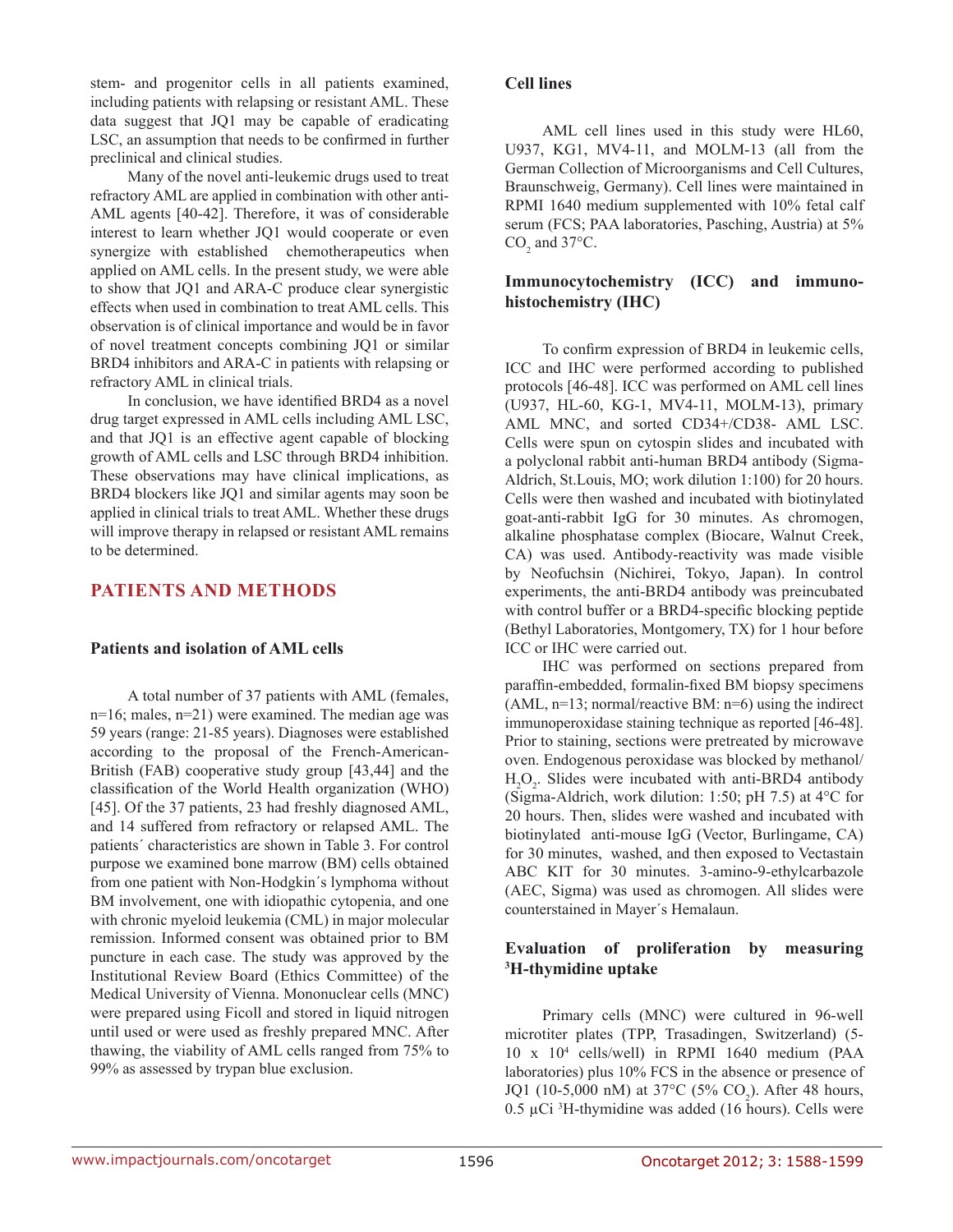then harvested on filter membranes in a Filtermate 196 harvester (Packard Bioscience, Meriden, CT). Filters were air-dried, and the bound radioactivity was measured in a ß-counter (Top-Count NXT, Packard Bioscience). All experiments were performed in triplicates. Proliferation was calculated as percent of medium control, and the inhibitory effects of JQ1 were expressed as  $IC_{50}$  values. In a separate set of experiments, AML cell lines (KG-1, HL60) were incubated in various concentrations of JQ1, various concentrations of ARA-C, or a combination of both drugs at fixed ratio of drug-concentrations.

### **Flow cytometric evaluation of apoptosis in AML cells**

Primary AML cells (n=9) were incubated in RPMI 1640 medium and 10% FCS in the absence or presence of various concentrations of JQ1 (10-5,000 nM) at 37°C  $(5\% \text{ CO}_2)$  for 48 hours. Thereafter, cells were subjected to flow cytometry experiments following published protocols [48-51]. Apoptosis was measured by combined Annexin-V/propidium-iodide staining and caspasestaining. Before being stained with rabbit anti-human monoclonal antibody (mAb) C92-605 (Becton Dickinson Biosciences) directed against active caspase 3, cells were fixed in paraformaldehyde (2%) and permeabilized in methanol at -20°C (15 minutes). Then, cells were washed and analyzed on a FACSCalibur (Becton Dickinson Biosciences). Apoptosis was expressed as percentage of active caspase 3-positive cells.

To study apoptosis in stem- and progenitor cells, CD45+ /CD34+ /CD38+ BM progenitor cells and CD45+ / CD34+ /CD38<sup>−</sup> BM stem cells were examined for apoptosis by combined staining for surface antigens, 4´,6-diamidino-2-phenylindole (DAPI; Invitrogen, Carlsbad, CA) and Annexin-V-FITC (eBioscience, San Diego, CA) as described [51]. Apoptosis was expressed as percent of Annexin-V+ cells after gating for DAPI-negative cells (early apoptotic cells). The mAb used to identify stemand progenitor cells were phycoerythrin-labeled CD34 mAb 581, the allophycocyanin-labeled CD38 mAb HIT2, and the peridinin chlorophyll protein-labeled CD45 mAb 2D1 (all from BD Biosciences, San José, CA).

## **Purification of CD34+/CD38+ cells and CD34+/ CD38− cells by cell-sorting**

In 15 patients with AML (patients  $#4, #8, #10, #11,$ #14, #15, #16, #21, #31, #32, #33, #34, #35, #36, #37 in Table 3), CD34<sup>+</sup>/CD38<sup>-</sup> stem cells and CD34<sup>+</sup>/CD38<sup>+</sup> progenitor cells were highly enriched by mAb and cell sorting essentially as described [50,51]. The purity of the sorted cells amounted to >98%.

# **Reverse transcriptase PCR (RT-PCR) and quantitative PCR (qPCR)**

PCR experiments were performed on RNA from AML cell lines, unfractionated AML cells, sorted CD34+ / CD38+ and CD34+ /CD38<sup>−</sup> AML cells (n=9) and sorted cord blood CD34+ /CD38+ and CD34+ /CD34<sup>−</sup> cells pooled from 3 donors. RNA was isolated using RNeasy Mini-Kit (Qiagen, Hilden, Germany). mRNA levels were quantified on a 7900HT Fast Real-Time PCR System from Applied Biosystems (Foster City, CA), using iTaq SYBR Green Supermix with ROX from Bio-Rad (Hercules, CA). *ABL* was employed as a reference gene. Primers used in this study were: hu BRD4-forward:5`- GCCCGCAAGCTCCA GGATGT-3`;hu BRD4-reverse: 5`-CCTCAGGCTCGTCCGGCATC-3`; hu ABL-forward: 5`-TGTATGATTTTGTGGCCAGTGGAG-3`; and hu ABL-reverse: 5`-GC CTAAGACCCGGAGCTTTTCA-3`.

### **Statistical analysis**

Differences in growth and apoptosis in drugexposed cells were determined by appropriate statistical analysis, including the paired student´s t test. Results were considered to be significantly different when the p value was <0.05.

### **ACKNOWLEDGEMENT**

We like to thank Günther Hofbauer and Andreas Spittler (both at the Cell Sorting Core Unit of the Medical University of Vienna) for excellent technical assistance.

C.R.V. is a consultant for Tensha Therapeutics. J.E.B. and the Dana-Farber Cancer Institute have founded Tensha Therapeutics to translate drug-like inhibitors of BET bromodomains as cancer therapeutic agents. The other authors declare no conflicts of interest.

#### **Support:**

This study was supported by a Cancer Stem Cell Research Grant from the Medical University of Vienna. C.R.V. is supported by a Burroughs-Wellcome Fund Career Award for Medical Scientists.

# **REFERENCE**

- 1. Baldus CD, Mrózek K, Marcucci G, Bloomfield CD. Clinical outcome of de novo acute myeloid leukaemia patients with normal cytogenetics is affected by molecular genetic alterations: a concise review. Br J Haematol. 2007;137:387-400.
- 2. Neubauer A, Maharry K, Mrózek K, Thiede C, Marcucci G, Paschka P, et al. Patients with acute myeloid leukemia and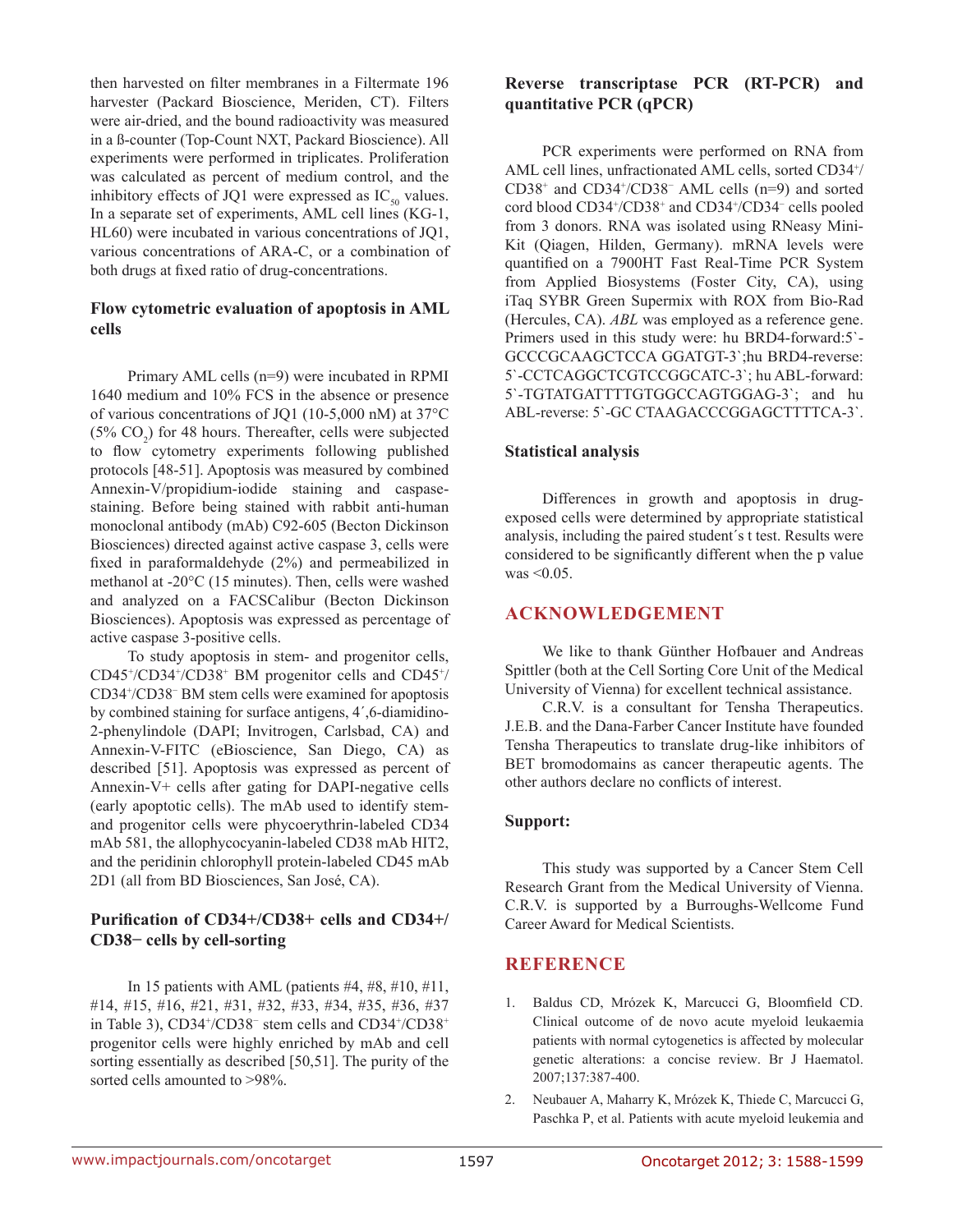RAS mutations benefit most from postremission high-dose cytarabine: a Cancer and Leukemia Group B study. J Clin Oncol. 2008;26:4603-4609.

- 3. Schlenk RF, Döhner K. Impact of new prognostic markers in treatment decisions in acute myeloid leukemia. Curr Opin Hematol. 2009;16:98-104.
- 4. Kornblau SM, Tibes R, Qiu Y, Chen W, Kantarjian HM, Andreeff M, et al. Functional proteomic profiling of AML predicts response and survival. Blood. 2009;113:154-164.
- 5. Marcucci G, Haferlach T, Döhner H. Molecular genetics of adult acute myeloid leukemia: prognostic and therapeutic implications. J Clin Oncol. 2011;29:475-486.
- 6. Smith ML, Hills RK, Grimwade D. Independent prognostic variables in acute myeloid leukaemia. Blood Rev. 2011;25:39-51.
- 7. Schmid C, Kolb HJ. Allogeneic stem cell transplantation in the management of acute myeloid leukemia. Med Klin. 2007;102:317-323.
- 8. Meijer E, Cornelissen JJ. Allogeneic stem cell transplantation in acute myeloid leukemia in first or subsequent remission: weighing prognostic markers predicting relapse and risk factors for non-relapse mortality. Semin Oncol. 2008;35:449-457.
- 9. Ravandi F, Talpaz M, Kantarjian H, Estrov Z. Cellular signalling pathways: new targets in leukaemia therapy. Br J Haematol. 2002;116:57-57.
- 10. Stirewalt DL, Meshinchi S, Radich JP. Molecular targets in acute myelogenous leukemia. Blood Rev. 2003;17:15-23.
- 11. Stone RM. Novel therapeutic agents in acute myeloid leukemia. Exp Hematol. 2007;35:S163-S166.
- 12. Haferlach T. Molecular genetic pathways as therapeutic targets in acute myeloid leukemia. Hematology Am Soc Hematol Educ Program. 2008:400-411.
- 13. Martelli AM, Evangelisti C, Chiarini F, McCubrey JA. The phosphatidylinositol 3-kinase/Akt/mTOR signaling network as a therapeutic target in acute myelogenous leukemia patients. Oncotarget. 2010;1:89-103.
- 14. Lapidot T, Sirard C, Vormoor J, Murdoch B, Hoang T, Caceres-Cortes J, Minden M, Paterson B, Caligiuri MA, Dick JE. A cell initiating human acute myeloid leukaemia after transplantation into SCID mice. Nature. 1994;367:645- 648.
- 15. Bonnet D, Dick JE. Human acute myeloid leukemia is organized as a hierarchy that originates from a primitive hematopoietic cell. Nat Med. 1997;3:730-737.
- 16. Hope KJ, Jin L, Dick JE. Acute myeloid leukemia originates from a hierarchy of leukemic stem cell classes that differ in self-renewal capacity. Nat Immunol. 2004;5:738-743.
- 17. Chomel JC, Turhan AG. Chronic myeloid leukemia stem cells in the era of targeted therapies: resistance, persistence and long-term dormancy. Oncotarget. 2011;2:713-727
- 18. Vicente-Dueñas C, Barajas-Diego M, Romero-Camarero I, González-Herrero I, Flores T, Sánchez-García I. Essential role for telomerase in chronic myeloid leukemia induced by

BCR-ABL in mice. Oncotarget. 2012;3:261-266.

- 19. Jordan CT, Upchurch D, Szilvassy SJ et al. The interleukin-3 receptor alpha chain is a unique marker for human acute myelogenous leukemia stem cells. Leukemia. 2000;14:1777-1784.
- 20. Hosen N, Park CY, Tatsumi N et al. CD96 is a leukemic stem cell-specific marker in human acute myeloid leukemia. Proc Natl Acad Sci (USA). 2007;104:11008-11013.
- 21. Sarry JE, Murphy K, Perry R et al. Human acute myelogenous leukemia stem cells are rare and heterogeneous when assayed in NOD/SCID/IL2Rgammacdeficient mice. J Clin Invest. 2011;121:384-395.
- 22. Taussig DC, Miraki-Moud F, Anjos-Afonso F, Pearce DJ, Allen K, Ridler C, Lillington D, Oakervee H, Cavenagh J, Agrawal SG, Lister TA, Gribben JG, Bonnet D. Anti-CD38 antibody-mediated clearance of human repopulating cells masks the heterogeneity of leukemia-initiating cells. Blood. 2008;112:568-575.
- 23. Taussig DC, Vargaftig J, Miraki-Moud F, Griessinger E, Sharrock K, Luke T, Lillington D, Oakervee H, Cavenagh J, Agrawal SG, Lister TA, Gribben JG, Bonnet D. Leukemiainitiating cells from some acute myeloid leukemia patients with mutated nucleophosmin reside in the CD34(-) fraction. Blood. 2010;115:1976-1984.
- 24. Pearce DJ, Taussig D, Zibara K et al. AML engraftment in the NOD/SCID assay reflects the outcome of AML: implications for our understanding of the heterogeneity of AML. Blood. 2006;107:1166-1173.
- 25. Eppert K, Takenaka K, Lechman ER et al. Stem cell gene expression programs influence clinical outcome in human leukemia. Nat Med. 2011;17:1086-1093.
- 26. Guzman ML, Jordan CT. Considerations for targeting malignant stem cells in leukemia. Cancer Control. 2004;11:97-104.
- 27. Sperr WR, Hauswirth AW, Florian S, Ohler L, Geissler K, Valent P. Human leukaemic stem cells: a novel target of therapy. Eur J Clin Invest. 2004;34:S31-S40.
- 28. Elrick LJ, Jorgensen HG, Mountford JC, Holyoake TL. Punish the parent not the progeny. Blood. 2005;105:1862- 1866.
- 29. Krause DS, Van Etten RA. Right on target: eradicating leukemic stem cells. Trends Mol Med. 2007;13:470-481.
- 30. Essers MA, Trumpp A. Targeting leukemic stem cells by breaking their dormancy. Mol Oncol. 2010;4:443-450.
- 31. Krause A, Luciana M, Krause F, Rego EM. Targeting the acute myeloid leukemia stem cells. Anticancer Agents Med Chem. 2010;10:104-110.
- 32. Valent P. Targeting of leukemia-initiating cells to develop curative drug therapies: straightforward but nontrivial concept. Curr Cancer Drug Targets. 2011;11:56-71.
- 33. Zuber J, Shi J, Wang E, Rappaport AR, Herrmann H, Sison EA, et al. RNAi screen identifies Brd4 as a therapeutic target in acute myeloid leukaemia. Nature. 2011;478:524- 528.